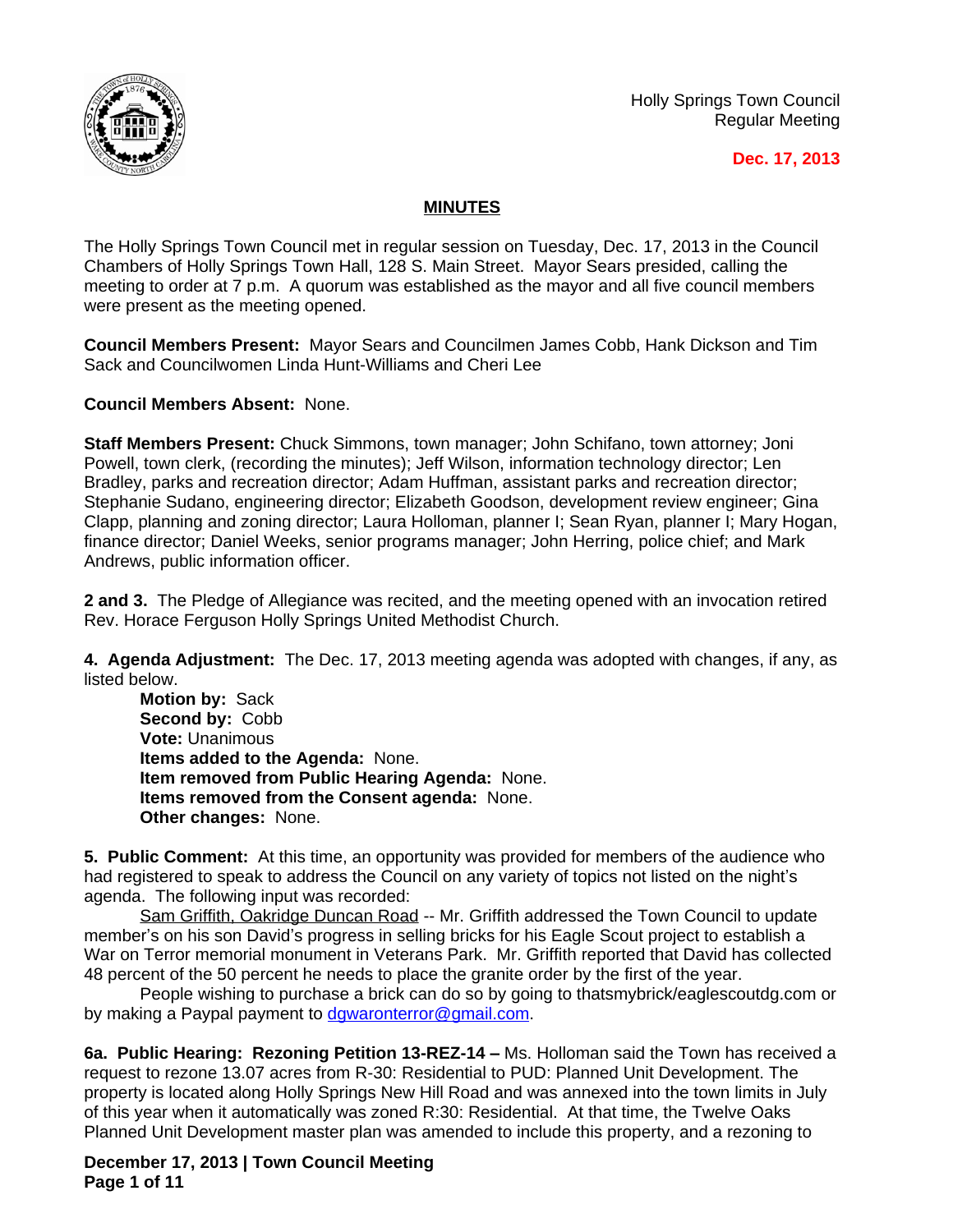the PUD: Planned Unit Development classification should have occurred concurrently with that request; however, it was not so this rezoning is completing the intent of this property to be formally a part of the Twelve Oaks development.

Ms. Holloman said the applicant did not hold the required neighborhood meeting prior to this public hearing. The applicant is requesting the item be tabled until Jan. 21, 2014 to organize and hold the neighborhood meeting.

With that explanation completed, Mayor Sears opened the public hearing. The following comments were recorded: None.

There being no comments, the public hearing was continued.

**Action #1:** The Council approved a motion to continue the public hearing and action on Zone Map Change Petition #13-REZ-14 to change the zoning of 13.07 acres of Wake County PIN #0639843646 from R-30: Residential to PUD: Planned Unit Development as submitted by Spaulding & Norris, PA to January 21, 2014.

**Motion By:** Sack **Second By:** Williams **Vote:** Unanimous.

**6b. Public Hearing: #13-SEU-07, Triangle Veterinary Referral Hospital -** Ms. Holloman explained that the Town has received a request for a veterinary hospital, Triangle Veterinary Referral Hospital, to be located within the Main Street Square Planned Unit Development. This proposed business would be approximately 4,815 square feet and would be located within the current mixed use building (office/retail below, apartments above) along Werrington Drive. All business operations would be conducted within the building with no outdoor runs.

She said under the approved PUD criteria proposed, commercial uses follow the LB: Local Business zoning district's list of special exception uses. Since veterinary hospitals are special exception uses in Local Business, Triangle Veterinary Referral Hospital must go through this process to be permitted to locate within Main Street Square.

With that explanation completed, Mayor Sears opened the public hearing to accept sworn testimony. The following testimony was recorded under oath administered by the Town Clerk:

Mike Graffinger, Raleigh – Dr. Graffinger explained that the Triangle Veterinary Referral Hospital is for animal patients that are critically ill or injured and would be most likely very quiet. In addition, sound proofing would be provided to two rooms.

There would be 24-hour staffing but patients would be referrals so there would be no walk-in traffic.

There being no further testimony, the public hearing was closed.

Ms. Holloman added that the Planning Board had reviewed the petition and had the same operation concerns. Once the petitioner explained, they had no objections and recommended approval.

**Action #1:** The Council approved a motion to make and accept the findings of fact to be recorded in the minutes for Special Exception Use Petition #13-SEU-07 for a veterinary hospital as submitted by Triangle Veterinary Referral Hospital, dated 11/5/13.

Special Exception Use Findings of Fact:

A special exception use may only be granted upon the presentation of sufficient evidence to enable a written determination that:

- a. The proposed use will not be injurious to the public health, safety, comfort, community moral standards, convenience or general welfare;
- b. The proposed use will not injure or adversely affect the adjacent area;
- c. The proposed use will be consistent with the character of the district, land uses authorized therein, and the Town of Holly Springs Comprehensive Plan;
- d. The proposed use shall conform to all development standards of the applicable district (unless a waiver of such development standards is requested as part of the special exception use petition and approved as set forth above, in which case the proposed use shall conform to the terms and conditions of such waiver).

**December 17, 2013 | Town Council Meeting Page 2 of 11**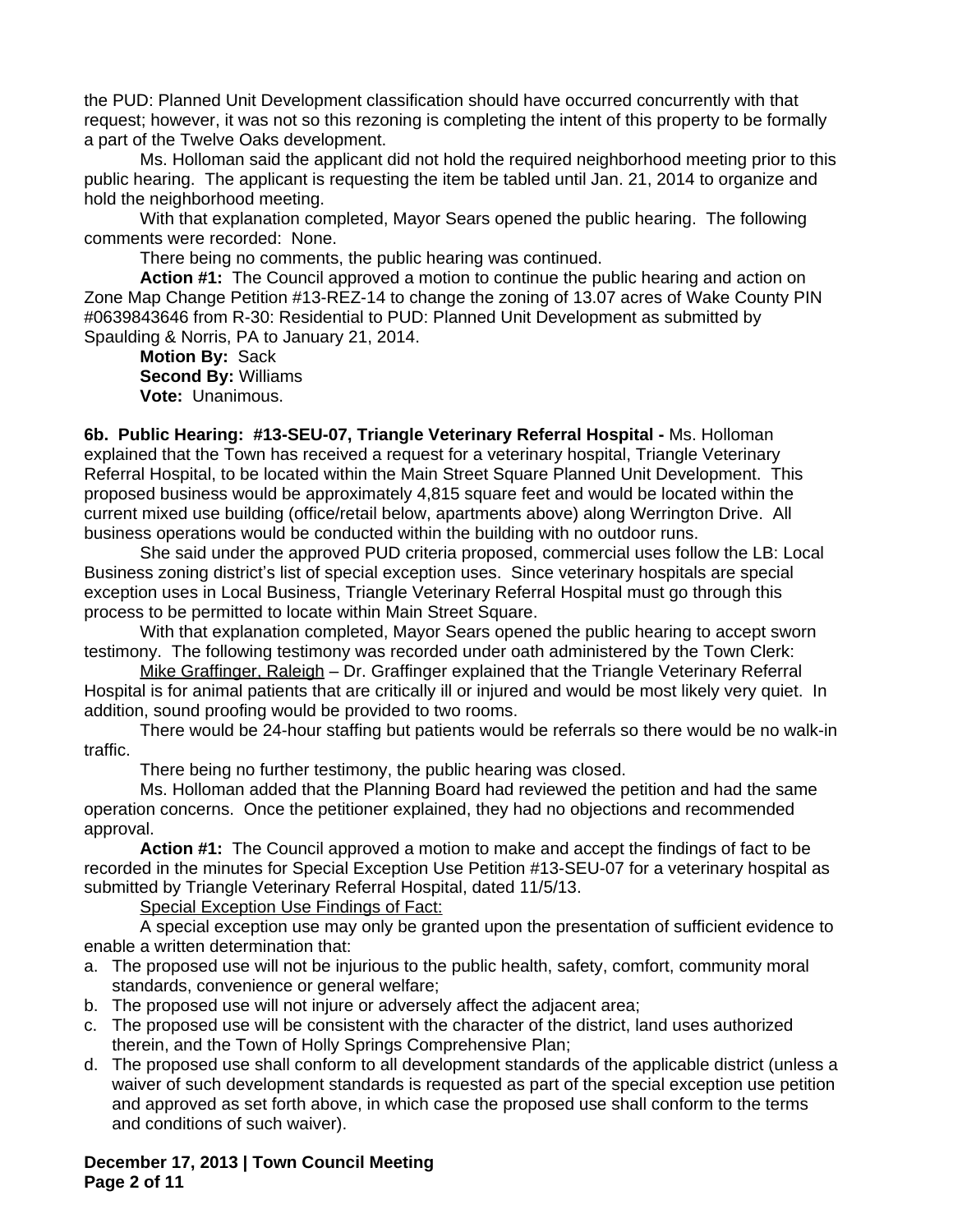- e. Access drives or driveways are or will be sufficient in size and properly located to: ensure automotive and pedestrian safety and convenience, traffic flow as set forth in Section 7.09 – Pedestrian Circulation and Vehicular Area Design; and, control and access in case of fire or other emergency;
- f. Off-street parking areas, off-street loading areas, trash enclosures, trash pick-up and removal, and other service areas are located so as to be safe, convenient, allow for access in case of emergency, and to minimize economic, glare, odor, and other impacts on adjoining properties and properties in the general neighborhood;
- g. The lot, building or structure proposed for the use has adequate restroom facilities, cooking facilities, safety equipment (smoke alarms, floatation devices, etc.), or any other service or equipment necessary to provide for the needs of those persons whom may work at, visit or own property nearby to the proposed use;
- h. Utilities, schools, fire, police and other necessary public and private facilities and services will be adequate to handle the needs of the proposed use;
- i. The location and arrangement of the use on the site, screening, buffering, landscaping, and pedestrian ways harmonize with adjoining properties and the general area and minimize adverse impacts; and,
- j. The type, size, and intensity of the proposed use (including but not limited to such considerations as the hours of operation and numbers of people who are likely to utilize or be attracted to the use) will not have significant adverse impacts on adjoining properties or the neighborhood.

**Motion By:** Williams **Second By:** Cobb **Vote:** Unanimous

*A* c*opy of Special Exception Use Petition 13-SEU-07 addressing the findings of fact is attached to these minutes.*

**Action #2:** Having made findings of fact, the Council approved a motion to approve Special Exception Use Petition #13-SEU-07 for a veterinary hospital as submitted by Triangle Veterinary Referral Hospital, dated 11/5/13 with the following condition:

1. Business operations must adhere to the evidence submitted by the applicant as stated in the findings of fact submitted in conjunction with 13-SEU-07.

**Motion by:** Dickson **Second by:** Cobb **Vote:** Unanimous

**6c. Public Hearing: 13-SEU-05 and 13-SEU-06, Law Enforcement Center** – Mr. Weeks provided a history of the project, which began with discussions two years ago. He explained the property was selected for a number of reasons, including an attractive price and favorable bank loan rates; its proximity to schools and businesses; and its proximity to a fire station.

Mr. Ryan said the Town has initiated a request for a new Law Enforcement Center situated on 3.31 acres along Holly Springs Road near the intersection with Bass Lake Road and north of Earp Street. Under the Local Business District, police stations are Special Exception Uses and therefore are required to go through the associated required approval process.

He said in order to protect a village friendly and pedestrian environment, the Local Business District also limits the size of single use buildings to 12,000 square feet of gross main floor area. With a Special Exception Use, a single use building is allowed to exceed 12,000 square feet of gross main floor area but shall not exceed 16,000 square feet of gross main floor area. The proposed Law Enforcement Center would have 16,000 square feet of gross main floor area which requires an additional Special Exception use request for this project.

One variance and several waivers for architectural requirements and parking standards are also being requested as part of this project.

**December 17, 2013 | Town Council Meeting Page 3 of 11**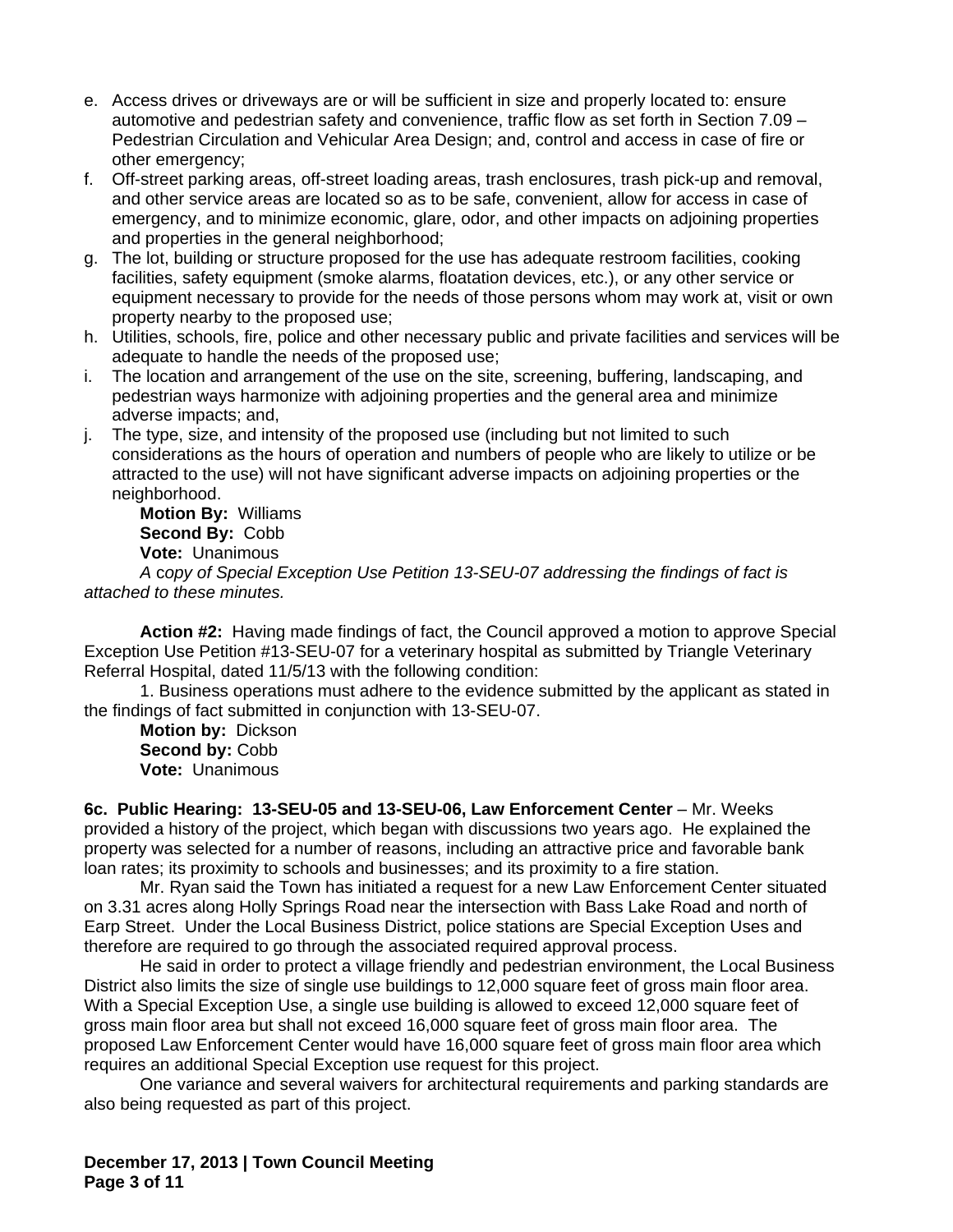With that explanation completed, Mayor Sears opened the public hearing to accept sworn testimony. The following testimony was recorded under oath administered by the Town Clerk: None.

There being no testimony, the public hearing was closed.

In preparing to take several actions, the Council held discussion that enabled them to make the findings of fact necessary for a Special Exception Use, for a variance and for a number of waivers of Unified Development Ordinance regulations.

**Action #1:** The Council approved a motion to make and accept the findings of fact to be recorded in the minutes for Special Exception Use Petition #13-SEU-05 for Law Enforcement Center to allow for a police station in the LB: Local Business District as submitted by the Town of Holly Springs.

Special Exception Use Findings of Fact:

A special exception use may only be granted upon the presentation of sufficient evidence to enable a written determination that:

- a. The proposed use will not be injurious to the public health, safety, comfort, community moral standards, convenience or general welfare;
- b. The proposed use will not injure or adversely affect the adjacent area;
- c. The proposed use will be consistent with the character of the district, land uses authorized therein, and the Town of Holly Springs Comprehensive Plan;
- d. The proposed use shall conform to all development standards of the applicable district (unless a waiver of such development standards is requested as part of the special exception use petition and approved as set forth above, in which case the proposed use shall conform to the terms and conditions of such waiver).
- e. Access drives or driveways are or will be sufficient in size and properly located to: ensure automotive and pedestrian safety and convenience, traffic flow as set forth in Section 7.09 – Pedestrian Circulation and Vehicular Area Design; and, control and access in case of fire or other emergency;
- f. Off-street parking areas, off-street loading areas, trash enclosures, trash pick-up and removal, and other service areas are located so as to be safe, convenient, allow for access in case of emergency, and to minimize economic, glare, odor, and other impacts on adjoining properties and properties in the general neighborhood;
- g. The lot, building or structure proposed for the use has adequate restroom facilities, cooking facilities, safety equipment (smoke alarms, floatation devices, etc.), or any other service or equipment necessary to provide for the needs of those persons whom may work at, visit or own property nearby to the proposed use;
- h. Utilities, schools, fire, police and other necessary public and private facilities and services will be adequate to handle the needs of the proposed use;
- i. The location and arrangement of the use on the site, screening, buffering, landscaping, and pedestrian ways harmonize with adjoining properties and the general area and minimize adverse impacts; and,
- j. The type, size, and intensity of the proposed use (including but not limited to such considerations as the hours of operation and numbers of people who are likely to utilize or be attracted to the use) will not have significant adverse impacts on adjoining properties or the neighborhood.

**Motion By:** Sack

**Second By:** Williams

**Vote:** Unanimous

*A* c*opy of Special Exception Use Petition 13-SEU-05 addressing the findings of fact is attached to these minutes.*

**Action #2:** Having made findings of fact, the Council approved a motion to approve Special Exception Use Petition #13-SEU-05 for Law Enforcement Center to allow for a police station in the LB: Local Business District as submitted by the Town of Holly Springs with the following condition:

**December 17, 2013 | Town Council Meeting Page 4 of 11**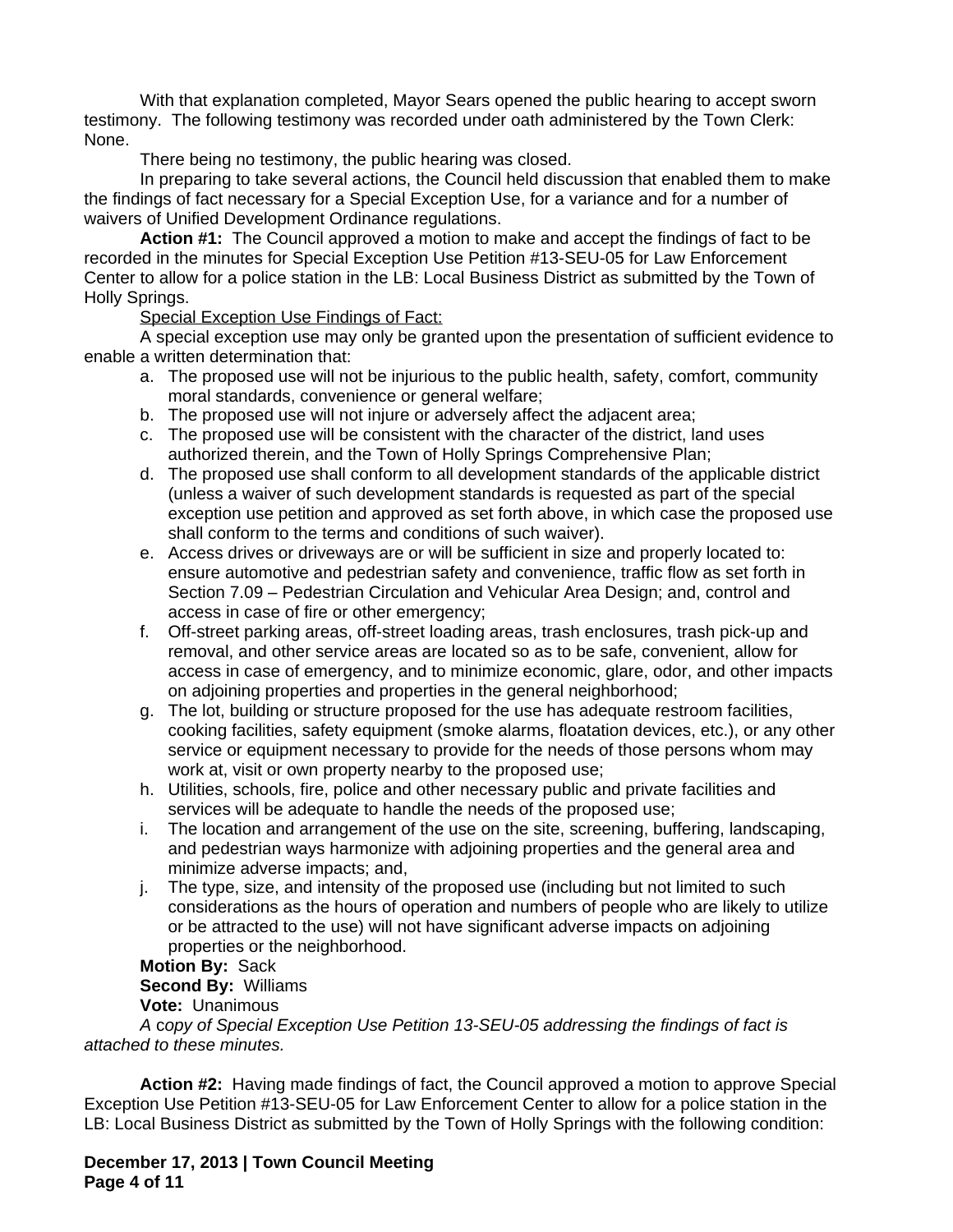1. Operations must adhere to the evidence submitted by the applicant as stated in the findings of fact submitted in conjunction with 13-SEU-05. **Motion by:** Williams Second by: Cobb **Vote:** Unanimous

**Action #3:** The Council approved a motion to make and accept the findings of fact to be recorded in the minutes for Special Exception Use Petition #13-SEU-06 for Law Enforcement Center to allow for a 16,000 square foot gross main floor area single use building in the LB: Local Business District, as submitted by the Town of Holly Springs with the following condition:

1. Operations must adhere to the evidence submitted by the applicant as stated in the findings of fact submitted in conjunction with 13-SEU-06. Special Exception Use Findings of Fact:

A special exception use may only be granted upon the presentation of sufficient evidence to enable a written determination that:

- a. The proposed use will not be injurious to the public health, safety, comfort, community moral standards, convenience or general welfare;
- b. The proposed use will not injure or adversely affect the adjacent area;
- c. The proposed use will be consistent with the character of the district, land uses authorized therein, and the Town of Holly Springs Comprehensive Plan;
- d. The proposed use shall conform to all development standards of the applicable district (unless a waiver of such development standards is requested as part of the special exception use petition and approved as set forth above, in which case the proposed use shall conform to the terms and conditions of such waiver).
- e. Access drives or driveways are or will be sufficient in size and properly located to: ensure automotive and pedestrian safety and convenience, traffic flow as set forth in Section 7.09 – Pedestrian Circulation and Vehicular Area Design; and, control and access in case of fire or other emergency;
- f. Off-street parking areas, off-street loading areas, trash enclosures, trash pick-up and removal, and other service areas are located so as to be safe, convenient, allow for access in case of emergency, and to minimize economic, glare, odor, and other impacts on adjoining properties and properties in the general neighborhood;
- g. The lot, building or structure proposed for the use has adequate restroom facilities, cooking facilities, safety equipment (smoke alarms, floatation devices, etc.), or any other service or equipment necessary to provide for the needs of those persons whom may work at, visit or own property nearby to the proposed use;
- h. Utilities, schools, fire, police and other necessary public and private facilities and services will be adequate to handle the needs of the proposed use;
- i. The location and arrangement of the use on the site, screening, buffering, landscaping, and pedestrian ways harmonize with adjoining properties and the general area and minimize adverse impacts; and,
- j. The type, size, and intensity of the proposed use (including but not limited to such considerations as the hours of operation and numbers of people who are likely to utilize or be attracted to the use) will not have significant adverse impacts on adjoining properties or the neighborhood.

**Motion By:** Dickson **Second By:** Williams **Vote:** Unanimous

*A* c*opy of Special Exception Use Petition 13-SEU-06 addressing the findings of fact is attached to these minutes.*

**Action #4:** Having made findings of fact, the Council approved a motion to approve Special Exception Use Petition #13-SEU-06 for Law Enforcement Center to allow for a 16,000 square foot

**December 17, 2013 | Town Council Meeting Page 5 of 11**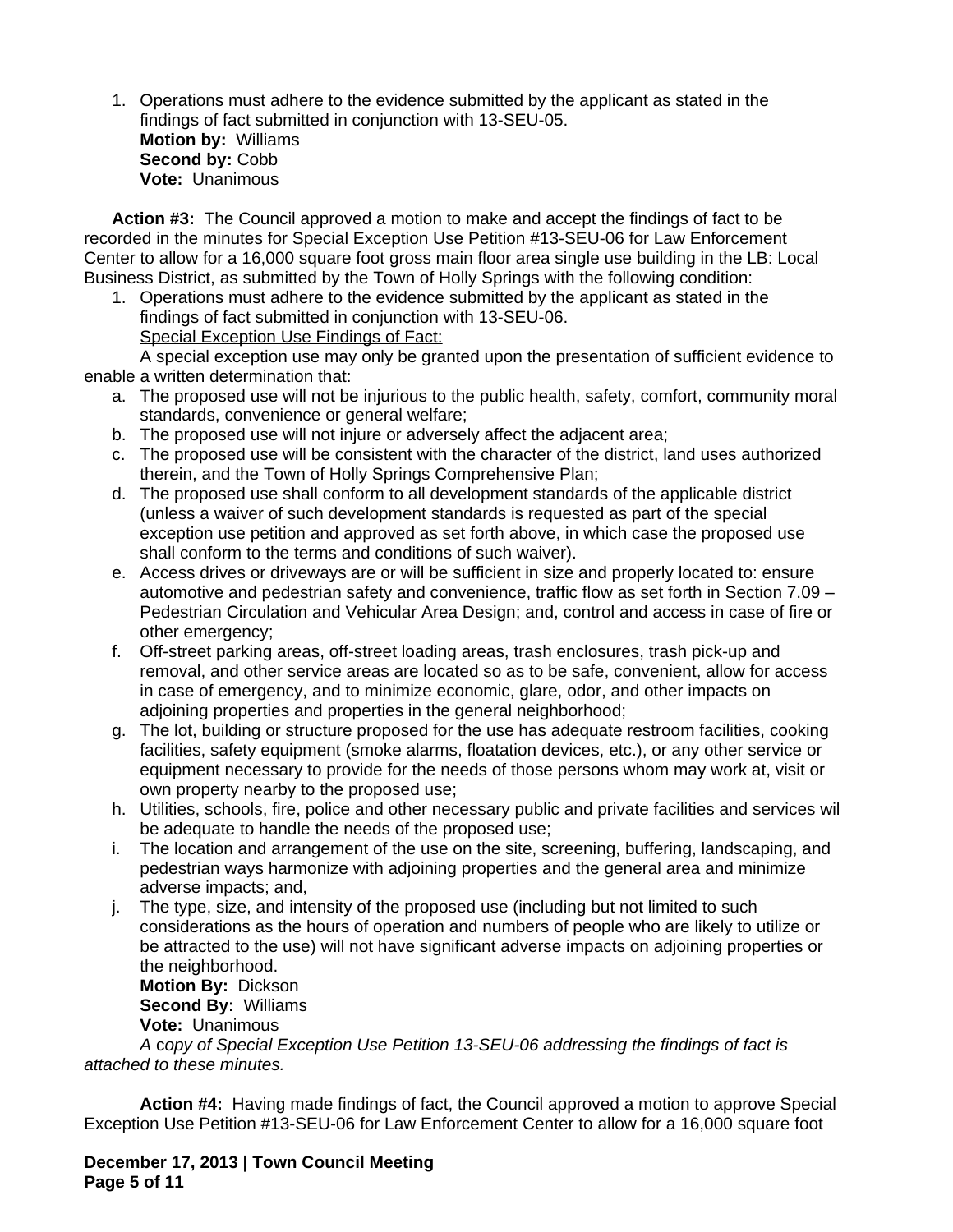gross main floor area single-use building in the LB: Local Business District, as submitted by the Town of Holly Springs with the following condition:

1. Operations must adhere to the evidence submitted by the applicant as stated in the findings of fact submitted in conjunction with 13-SEU-06.

**Motion by:** Lee **Second by:** Cobb **Vote:** Unanimous

**Action #5:** The Council approved a motion to make and accept the findings of fact to be recorded in the minutes for a variance from the Unified Development Ordinance Section 7.01, D. 1. Required Landscaping to allow for the removal of the landscaping requirement for a portion of the west-facing buffer yard due to the location of a sewer easement in association with #13-DP-04 Law Enforcement Center as submitted by the Town of Holly Springs.

A *variance* findings of fact:

1. There are practical difficulties or unnecessary hardships that would result from carrying out the strict letter of the UDO. The Board may reach this conclusion if it finds each of the following:

- a. Based on the size, shape, topography, location, or surroundings, the applicant is prohibited from enjoying the same privileges as other properties in the vicinity and zoning classification in which the property is situated when the UDO is strictly applied;
- b. The hardship of which the applicant complains results from unique circumstances related to the applicant's property;
- c. The hardship results from the application of the UDO to the property;
- d. The hardship is not the result of the applicant's own actions; and,
- e. The variance if granted must be the absolute minimum needed in order to correct the hardship.

2. The variance is in harmony with the general purpose and intent of the UDO and preserves its spirit.

3. Granting the variance assures the public safety and welfare and does substantial justice.

**Motion by:** Cobb **Second by:** Williams **Vote:** Unanimous

*A* c*opy of the variance application addressing the findings of fact is attached to these minutes.*

**Action #6:** Having made findings of fact, the Council approved a motion to approve a variance from UDO Section 7.01, D. 1. Required Landscaping to remove the landscaping requirement for a portion of the west-facing buffer yard due to the location of a sewer easement in association with #13-DP-04 Law Enforcement Center as submitted by the Town of Holly Springs.

**Motion by:** Williams **Second by:** Dickson **Vote:** Unanimous

**Action #7:** The Council approved a motion to make and accept the findings of fact to be recorded in the minutes for a waiver of regulations of UDO Section 3.08 A. 1. c. 2. b.: Variation in Massing for Development Petition #13-DP-04 for Law Enforcement Center, to allow building bays to exceed 30 feet in width, as submitted by CLH Design, PA, Project Number 1354, dated Revised November 25, 2013.

A petition for a waiver of regulations of UDO Section 3.08 A. 1. c. 2. b.: Variation in Massing may only be granted upon the presentation of sufficient evidence to enable a written determination that:

1. The proposed development represents the use of (building materials, building massing and façade treatment, building orientation, signs, landscaping, lighting or open space which will result in a development pattern which is equivalent to or superior to that achievable under

**December 17, 2013 | Town Council Meeting Page 6 of 11**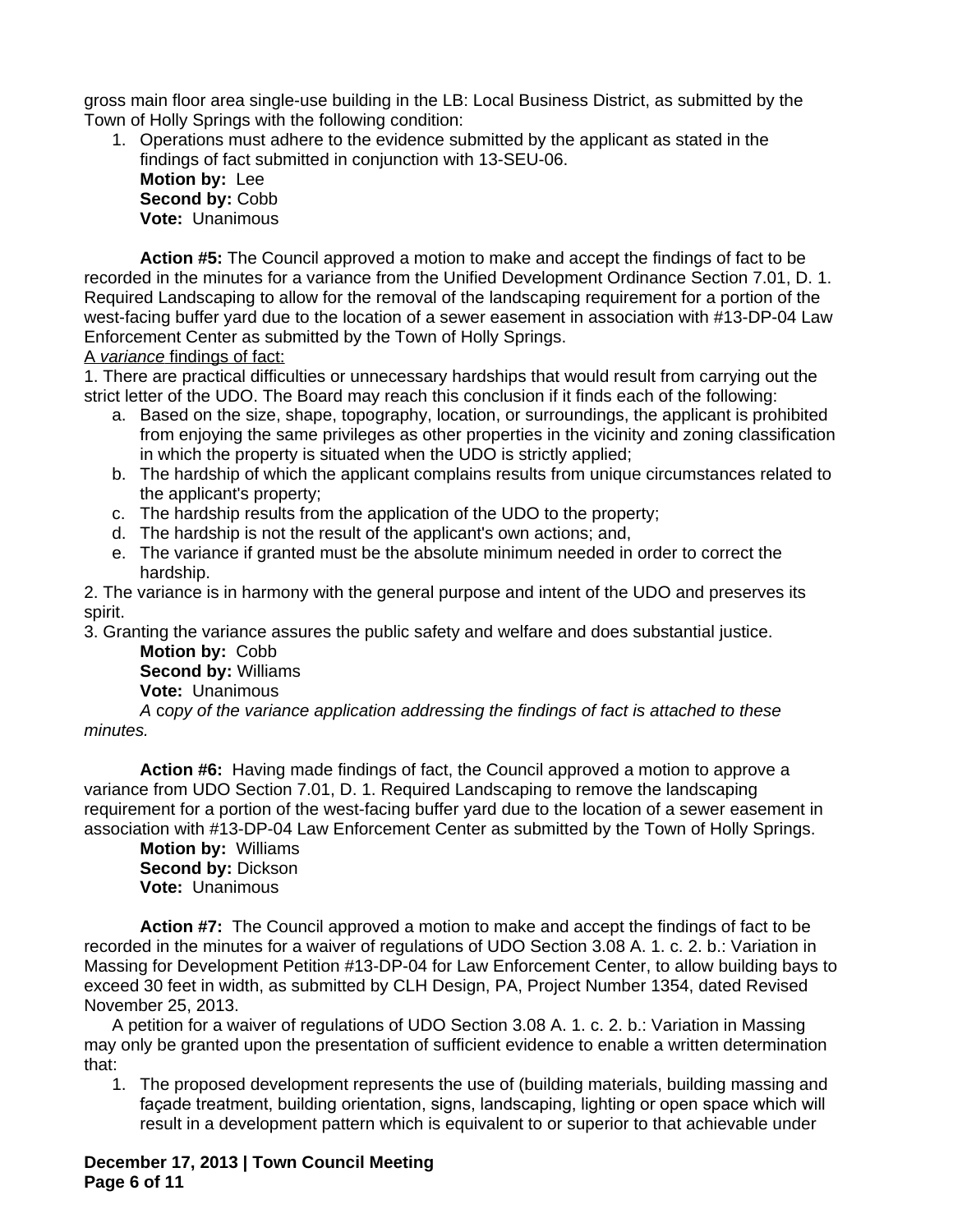the applicable regulations;

- 2. The proposed development will be compatible with and will enhance the use or value of area properties;
- 3. The proposed development is consistent with the intent of the Comprehensive Plan; and,
- 4. The proposed development is consistent with the intent and purpose of this UDO. **Motion by:** Sack

**Second by:** Cobb **Vote:** Unanimous

*A* c*opy of the waiver of regulations application addressing the findings of fact is attached to these minutes.*

**Action #8:** Having made findings of fact, the Council approved a motion to approve a waiver of regulations of UDO Section 3.08 A. 1. c. 2. b.: Variation in Massing for Development Petition #13-DP-04 for Law Enforcement Center, motion to approve a waiver to allow building bays to exceed 30 feet in width, as submitted by CLH Design, PA, Project Number 1354, dated Revised November 25, 2013.

**Motion by:** Dickson **Second by:** Cobb **Vote:** Unanimous

**Action #9:** The Council approved a motion to make and accept the findings of fact to be recorded in the minutes for a waiver of regulations of UDO Section 3.08 A. 1. c. 2. g. i.: Roof Treatment for Development Petition #13-DP-04 for Law Enforcement Center to allow rooflines to exceed 50 feet in a continuous plane, as submitted by CLH Design, PA, Project Number 1354, dated Revised November 25, 2013.

A petition for a waiver of regulations of UDO Section 3.08 A. 1. c. 2. g. i.: Roof Treatment may only be granted upon the presentation of sufficient evidence to enable a written determination that:

- 1. The proposed development represents the use of (building materials, building massing and façade treatment, building orientation, signs, landscaping, lighting or open space which will result in a development pattern which is equivalent to or superior to that achievable under the applicable regulations;
- 2. The proposed development will be compatible with and will enhance the use or value of area properties;
- 3. The proposed development is consistent with the intent of the Comprehensive Plan; and,
- 4. The proposed development is consistent with the intent and purpose of this UDO. **Motion by:** Lee **Second by:** Williams

**Vote:** Unanimous

*A* c*opy of the waiver of regulations application addressing the findings of fact is attached to these minutes.*

**Action #10:** Having made findings of fact, the Council approved a motion to approve a waiver of regulations of UDO Section 3.08 A. 1. c. 2. g. i.: Roof Treatment for Development Petition #13-DP-04 for Law Enforcement Center, motion to approve a waiver to allow rooflines to exceed 50 feet in a continuous plane, as submitted by CLH Design, PA, Project Number 1354, dated Revised November 25, 2013.

**Motion by:** Cobb **Second by:** Dickson **Vote:** Unanimous

**Action #11:** The Council approved a motion to make and accept the findings of fact to be recorded in the minutes for a waiver of regulations of UDO Section 3.08 A. 2. c. ii. : Animating Features for Development Petition #13-DP-04 for Law Enforcement Center to allow a reduction in

**December 17, 2013 | Town Council Meeting Page 7 of 11**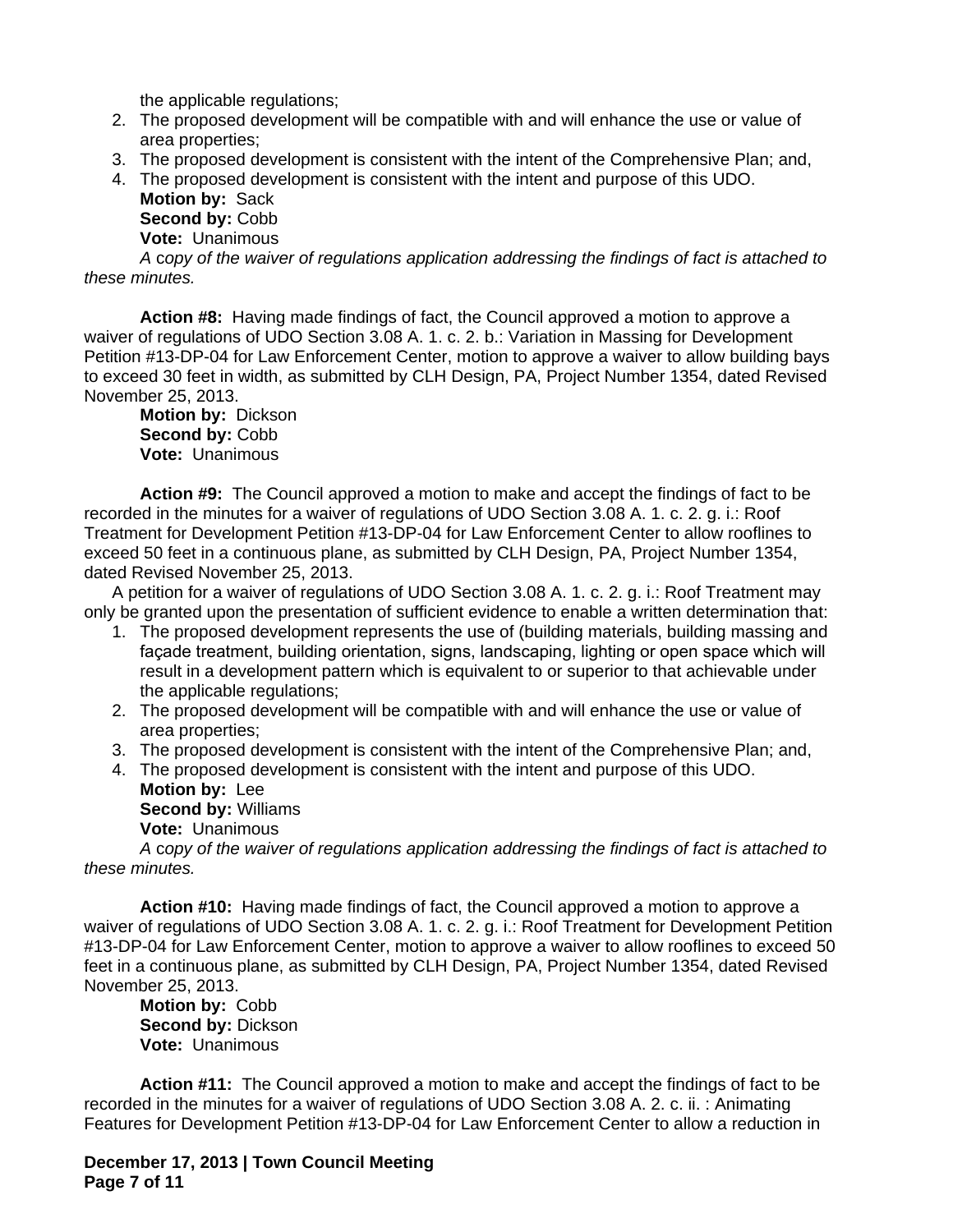the amount of windows and glass doors, as submitted by CLH Design, PA, Project Number 1354, dated Revised November 25, 2013.

A petition for a waiver of regulations of UDO Section 3.08 A. 2. c. ii. : Animating Features may only be granted upon the presentation of sufficient evidence to enable a written determination that:

- 1. The proposed development represents the use of (building materials, building massing and façade treatment, building orientation, signs, landscaping, lighting or open space which will result in a development pattern which is equivalent to or superior to that achievable under the applicable regulations;
- 2. The proposed development will be compatible with and will enhance the use or value of area properties;
- 3. The proposed development is consistent with the intent of the Comprehensive Plan; and,
- 4. The proposed development is consistent with the intent and purpose of this UDO. **Motion by:** Williams **Second by:** Cobb

**Vote:** Unanimous

*A* c*opy of the waiver of regulations application addressing the findings of fact is attached to these minutes.*

**Action #12:** Having made findings of fact, the Council approved a motion to approve a waiver of regulations of UDO Section 3.08 A. 2. c. ii. : Animating Features for Development Petition #13-DP-04 for Law Enforcement Center, motion to approve a waiver to allow a reduction in the amount of windows and glass doors, as submitted by CLH Design, PA, Project Number 1354, dated Revised November 25, 2013.

**Motion by:** Sack Second by: Cobb **Vote:** Unanimous

**Action #13:** The Council approved a motion to make and accept the findings of fact to be recorded in the minutes for a waiver of regulations of UDO Section 7.04 E. 4. : Maximum Number of Off-Street Parking Spaces for #13-DP-04 for Law Enforcement Center to allow for 77 parking spaces, or 133% of the minimum number of required parking spaces, as submitted by CLH Design, PA, Project Number 1354, dated Revised November 25, 2013.

A petition for a waiver of regulations of UDO Section 7.04 E. 4. : Maximum Number of Off-Street Parking Spaces may only be granted upon the presentation of sufficient evidence to enable a written determination that:

- 1. A parking demand study (please attach all documentation) completed by a third party that provides evidence regarding:
	- a. Peak usage estimates based on reliable data collected from comparable uses located within the same or similar market areas as the Town of Holly Springs. Comparable uses will be determined based on density, scale, bulk, area, type of activity, and location; and,
	- b. Number of employees on the largest shift; and,
	- c. Minimum number of spaces needed to meet the parking demand for the specific use.
- 2. The granting of a waiver will not cause negative impacts on the environment or adjacent properties without the necessity of including mitigating elements such as additional screening, pervious pavement, shared parking, rain gardens, or that such elements are provided under the plan to the extent necessary to lessen the effects of any negative impacts:
- 3. The proposed development is consistent with the intent of the *Comprehensive Plan*:

**December 17, 2013 | Town Council Meeting Page 8 of 11**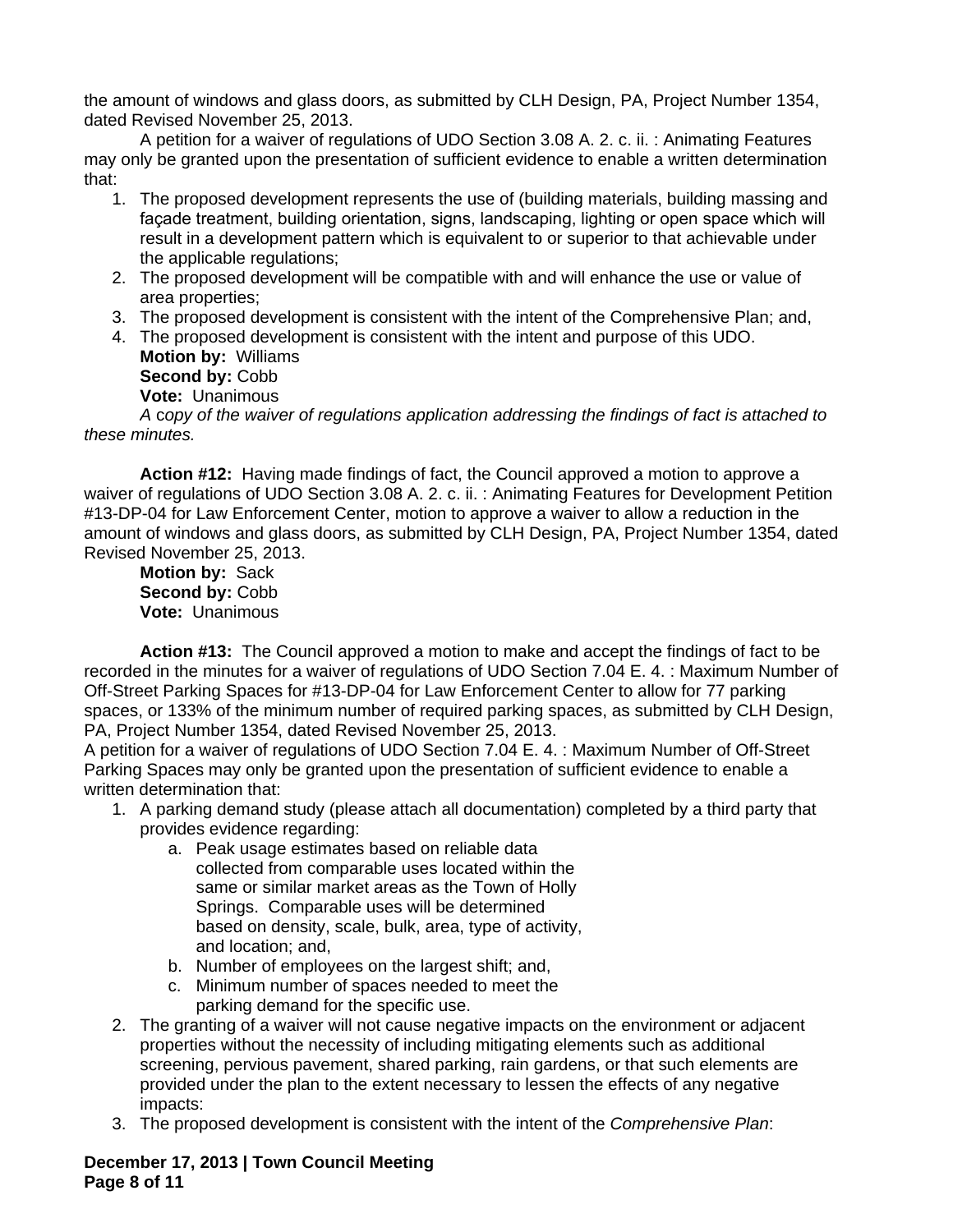4. The proposed development is consistent with the intent and purpose of this UDO: **Motion by:** Dickson **Second by:** Cobb **Vote:** Unanimous *A* c*opy of the waiver of regulations application addressing the findings of fact is attached to these minutes.*

**Action #14:** Having made findings of fact, the Council approved a motion to approve a waiver of regulations of UDO Section 7.04 E. 4. : Maximum Number of Off-Street Parking Spaces for #13-DP-04 for Law Enforcement Center, motion to approve a waiver to allow for 77 parking spaces, or 133% of the minimum number of required parking spaces, as submitted by CLH Design, PA, Project Number 1354, dated Revised November 25, 2013.

**Motion by:** Lee **Second by:** Dickson **Vote:** Unanimous

**Action #15:** The Council approved a motion to approve Development Petition #13-DP-04 for Law Enforcement Center as submitted by CLH Design, P.A., Project Number 1354, dated Revised November 25, 2013 with the following conditions:

1. Conform to previously approved *Beal Tract (Village at Bass Lake) Master Plan* and note that all previous approval conditions for that plan will apply to this plan as well.

2. The outstanding punch list items for the Village at Bass Lake must be addressed with this site.

3. The following items must be addressed on the construction drawings or prior to the first submittal of this project:

A. Offsite right-of-way must be dedicated for this project prior to construction drawings submittal.

B. Revise the depressed emergency median crossing per NCDOT's comments to a max of 30'.

C. A site lighting plan shall be submitted for review and approval by the Town of Holly Springs Planning and Zoning Department.

4. Annexation of the portion of parcel 0659237650 shall be completed once the property is acquired by the Town of Holly Springs.

**Motion by:** Cobb **Second by:** Dickson **Vote:** Unanimous

**7. Consent Agenda:** The Council approved a motion to approve all items on the Consent Agenda. The motion carried following a motion by Councilman Sack, a second by Councilman Cobb and a unanimous vote. The following actions were affected:

7a. Budget Amendment Report – The Council received monthly report of amendments to the FY 2013-14 budget approved by the town manager. *A copy of the budget amendment report is attached to these minutes.*

7b. Resolution 13-49 - The Council adopted Resolution 13-49 declaring certain personal property surplus to the needs of the town. *A copy of Resolution 13-49 is attached to these minutes.*

7c. DukeNet Communications Contract – The Council approved to allow DukeNet Communications to lease space in the Town's network equipment room at Town Hall.

7d. DukeNet Communications Contract – The Council approved to allow the Town and DukeNet Communications to enter a contract to use assets on each other's networks.

**8a. North Main Athletic Complex, Phase 1** – Mr. Bradley said following a decision to rebid Phase I of North Main Athletic Complex, bids were accepted on Dec. 6. He said five companies participated in the bid. The bidding was very close with the Fred Smith Company the low bidder. The bid included a base bid of \$7,147,998.85 with alternate bids for turf grass being X-Grass

**December 17, 2013 | Town Council Meeting Page 9 of 11**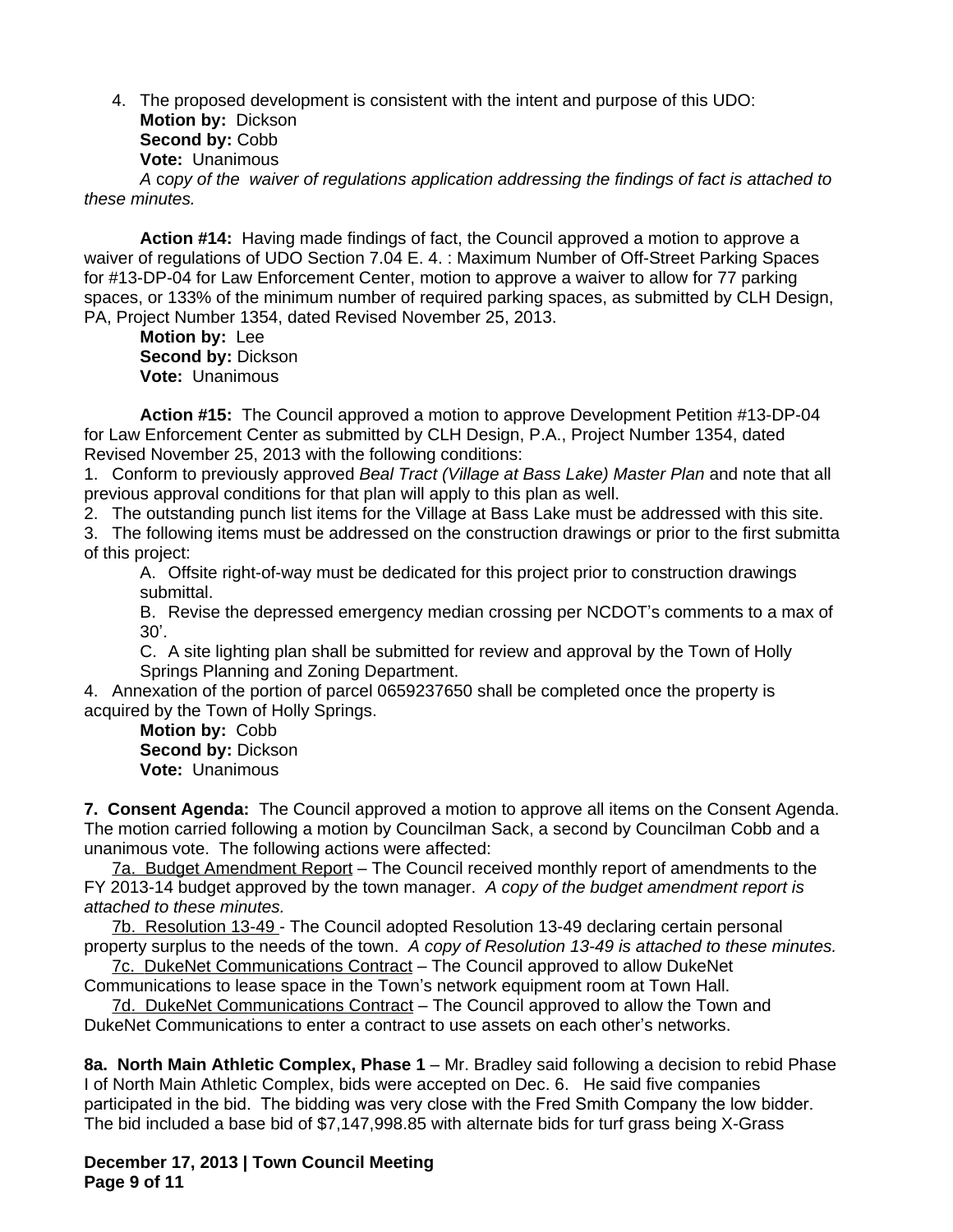(\$7,182,498) and Field Turf (\$7,269,198.) He said both staff and consultants agreed, it is recommended the Council approve Fred Smith Company as the acceptable bidder and include Alternate II (Field Turf.) The addition of Alternate II adds \$121,199.85 to the base bid for a total of \$7,269,198.

Phase I of the North Main Athletic Complex will include:

- 8 adult tennis courts
- 4 youth tennis courts
- 183,000 sq. ft. of synthetic turf (appx. 2 High School regulation soccer fields)
- Associated parking
- Connector street from North Main Street

He said the plans are to execute the contract and deliver a notice to proceed by Jan. 1. The duration of the project is 270 days, completing the facilities the first of October. An important date in the contract will be delivering the pad to the stadium contractor on April 1.

In response to questions about the choice of field turf, Mr. Bradley said he preferred the Field Turf over X-Grass.

**Action:** The Council approved a motion to award contract to Fred Smith Company for construction of North Main Athletic Complex Phase 1, to include the base bid plus Alternate II (Field Turf,) in the total amount of \$7,269,200 and adopt budget amendment.

**Motion by:** Sack **Second by:** Williams **Vote:** Unanimous. *A copy of the budget amendment is attached to these minutes.*

**8b. 2014 Winter Retreat –** Ms. Powell said that this year's Town Council retreat meeting will be in February. In the past few years, she said, staff has scheduled the meeting to occur all day on a Friday and a half day on Saturday at Pine Needles Lodge in Southern Pines.

Consensus of the Council was that members prefer going to Pine Needles and will take Friday and a half day Saturday Feb. 14-15 as first choice and Feb. 7-8 as second.

Council members asked for the following topics to be added to the agenda: A citizens guide on public hearings; social media policy; providing more real time (live Tweeting); town facilities director position; sports tourism; establishing criteria going forward for Chamber support in funding and in-kind services; update or revisit greenway plans with North Main coming online what we can accomplish in the short term and future; sidewalks, especially with connections to Sugg Farm and NMAC and Wescott; park project updates, especially Sugg Farm; NMAC Phase 2 and a strategy for getting information out and answering questions; funding issues and what are we going to do with unused bond funds; and an update on HSTV 11 programming

**8c. Wake County ETJ Expansion Agreement –** Mr. Schifano said that Wake County has drafted the inter-local agreement (ILA) that it is asking the town to consider regarding the town's extraterritorial jurisdiction expansion request, which is precipitated by the Apex annexation line amendment. The ILA requires the town to give the county two years notice prior to terminating any ETJ powers, if the town were to desire to do so in the future. This is a requirement in the statute, so the ILA is an added measure requested by the County.

He said to be aware that by supporting this ILA, the Town also would support a request made by the Wake County Department of Environmental Services to remove the two parcels that are a part of the active South Wake Landfill (PINs 0740402618 and 0740324814) that were included in the Town's ETJ extension request resolution. (See attached Map) They have requested this since these areas are being developed and adding these parcels to the Holly Springs ETJ would then require permits, if any, for the remaining work on these parcels to be obtained from Holly Springs instead of continuing to be obtained by Wake County. This request was supported by a recommendation of the Wake County Planning Board to approve the ETJ excluding these two parcels and is expected to be supported by the Wake County Commissioners.

**December 17, 2013 | Town Council Meeting Page 10 of 11**